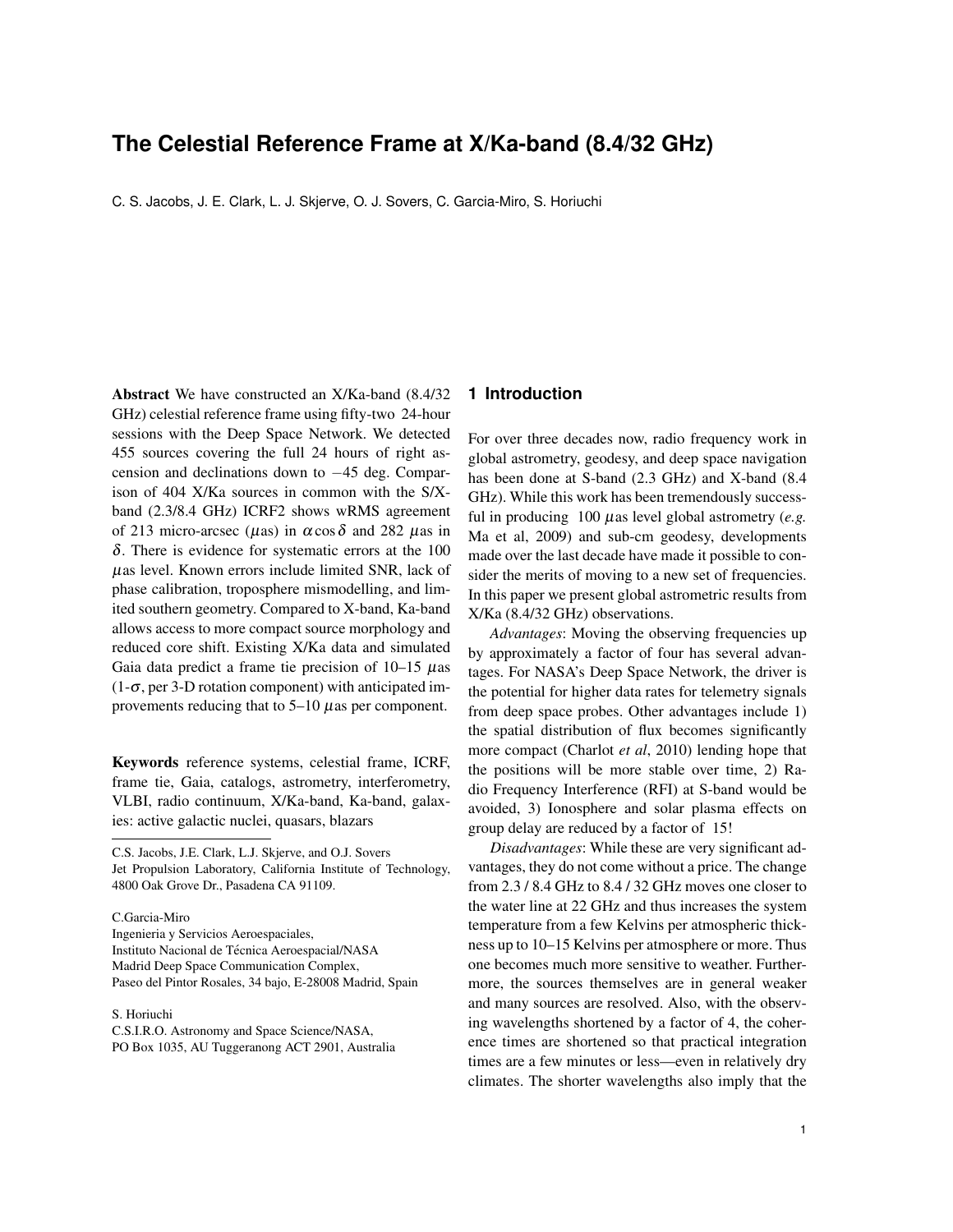antenna pointing accuracy requirements must be tightened by the same factor of 4. The combined effect of these disadvantages is to lower the system sensitivity. Fortunately, advances in recent years in recording technology make it feasible and affordable to offset these losses in sensitivity by recording more bits. Thus while most of the X/Ka data presented in this paper used the same overall 112 Mbps bit rate as previous S/X work, recent data were taken at 448 Mbps with an increase to 2048 Mbps hoped for within the next year or two.

This paper is organized as follows: We will describe the observations, modelling, and present the results. Next, we will estimate the accuracy by comparing to the S/X-based ICRF2 (Ma et al, 2009) including a look at zonal errors. This will be complemented by a discussion of the error budget and the potential for improving the geometry of our network by adding a southern station. Lastly, we will discuss the potential for linking the X/Ka radio frame and the Gaia optical frame.

## **2 The VLBI Observations**

The results presented here are from fifty-two Very Long Baseline Interferometry (VLBI) observing sessions of ∼24 hour duration done from July 2005 until September 2010 using NASA's Deep Space Stations (DSS) 25 or DSS 26 in Goldstone, California to either DSS 34 in Tidbinbilla, Australia or DSS 54 or DSS 55 outside Madrid, Spain to form interferometric baselines of 10,500 and 8,400 km length, respectively. We recorded VLBI data simultaneously at X-band (8.4 GHz) and Ka-band (32 GHz). Initially, sampling of each band was at 56 Mbps while more recent passes used 160/288 Mbps at X/Ka. Each band used a spanned bandwidth of ∼360 MHz. The data were filtered, sampled, and recorded to the Mark4 or Mark5A VLBI systems. The data were then correlated with the JPL BlockII correlator (O'Connor, 1987) or the JPL SOFTC software correlator (Lowe, 2005). Fringe fitting was done with the FIT fringe fitting software (Lowe, 1992). The measurements covered the full 24 hours of right ascension and declinations down to −45 deg. Individual observations were about 1 to 2 minutes in duration.

### **3 Modelling**

The above described set of observations were then modelled using the MODEST software (Sovers, Fanselow, & Jacobs, 1998). A priori Earth orientation was fixed to the MHB nutation model (Mathews *et al*, 2002) and the empirically determined UT1-UTC and Polar Motion of the Space 2008 series (Ratcliff & Gross, 2010). The celestial frame was aligned to the ICRF2 defining sources (Ma *et al*, 2009) using a no-net-rotation constraint (Jacobs *et al* 2010). Station velocities were estimated; station locations were estimated with a 1 cm constraint per component to a decades-long S/X-band VLBI solution.

### **4 Results**

In all, we detected 455 extragalactic radio sources which covered the full 24 hours of RA and Declinations down to −45 deg. In Fig. 1 these sources are plotted using Hammer's (1892) equal-area projection to show their locations on the sky.  $RA = 0$  is at the center. The ecliptic plane is shown by the sinusoidalshaped curve and the Galactic plane is indicated by the  $\Omega$ -shaped curve. The source symbols indicate the  $1-\sigma$  formal declination uncertainties with the value ranges indicated in the figure's legend. Note that the declination precision drops as one moves toward the south. This is a result of having significantly less data on the California to Australia baseline combined with the need to observe sources closer to the horizon as declination moves south, thus incurring greater error from higher system temperatures and tropospheric mis-modelling.

#### **5 Accuracy: X/Ka vs. S/X comparisons**

Experience shows that formal uncertainties tend to underestimate true errors. An independent estimate of position errors was obtained by comparing our X/Kaband positions to the S/X-based ICRF2. For 404 common sources, the weighted RMS (wRMS) differences are 213  $\mu$ as in  $\alpha$  cos  $\delta$  and 282  $\mu$ as in  $\delta$ .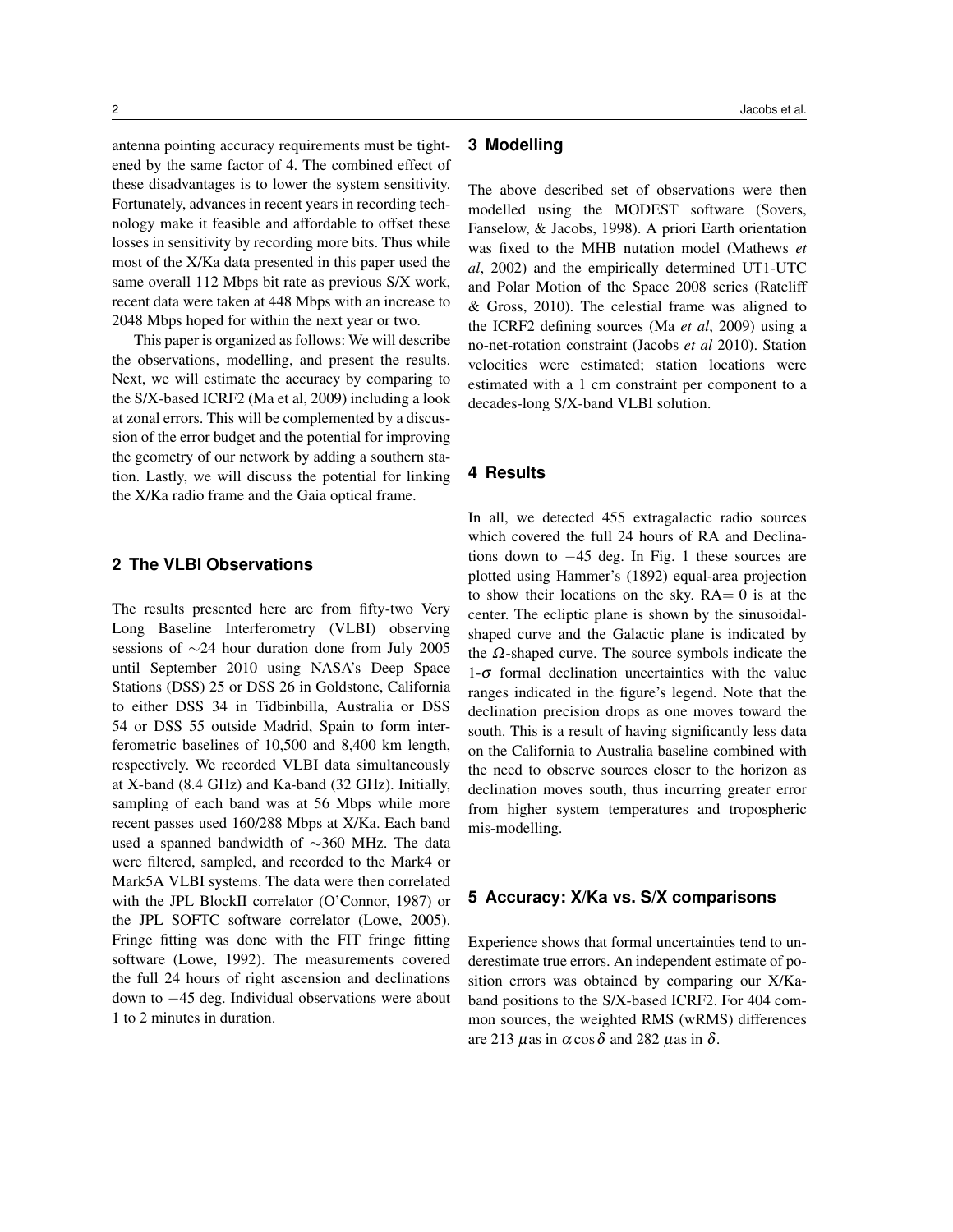## **6 Zonal Errors**

Section 5 gave a measure of overall coordinate agreement. We now turn to X/Ka−S/X differences which are systematically correlated as a function of position on the sky. The slopes of  $\alpha$  and  $\delta$  differences vs.  $\alpha$  and  $\delta$ :

 $\Delta \alpha \cos \delta$  vs.  $\alpha = 3.5 \pm 1.7$   $\mu$ as/hr  $\Delta\delta$  vs.  $\alpha = 1.8 \pm 1.2 \ \mu$ as/hr  $\Delta \alpha \cos \delta$  vs.  $\delta = 0.4 \pm 0.5$   $\mu$ as/deg  $\Delta \delta$  vs.  $\delta = 1.1 \pm 0.9$   $\mu$ as/deg

The most significant slope is  $\Delta \alpha \cos \delta$  vs.  $\alpha$  at 2.1 $\sigma$ . Note that the use of full correlations had a significant effect on the determination of these slopes. Fig. 2 shows in detail the declination differences vs. declination in the sense  $(X/Ka - S/X)$ .

### **7 Discussion of Error Budget**

Having assessed the size of errors in our positions using the much larger ICRF2 S/X data set as a standard of accuracy, we now discuss the major contributions to the errors in the X/Ka measurements: SNR, instrumentation, and troposphere. The trend of the weighted RMS group delay vs. the Ka-band SNR shows that for  $SNR < 15$  dB, the thermal error dominates the error budget. For higher SNRs, troposphere and instrumentation errors become more important. Binning of wRMS delay vs. airmass thickness shows that troposphere is not the dominant error due to the generally low SNRs just mentioned. However, the phase rates (which carry much less weight in the fit) are dominated by errors from tropospheric mismodelling, thus hinting that troposphere will become more important as our SNR improves with increased data rates. Lastly, we have errors from un-calibrated instrumentation. A proto-type phase calibrator was developed in order to calibrate the signal path from the feed to the sampler (Hammel *et al*, 2003). Test data indicate an approximately diurnal instrumental effect with ∼180 psec (5.4cm) RMS. Although the data themselves can be used to estimate instrumental parameters which partially characterize this effect, operational phase calibrators are being built in order to make direct reliable calibrations of the instrumentation .

Besides the three classes of measurement errors described above, our reference frame suffers from a very limited geometry—we have only one station in the southern hemisphere. In order to better understand this limitation, we simulated the effect of adding a second southern station (Bourda, Charlot, & Jacobs, 2010). Data from 50 real X/Ka sessions were augmented by simulated data for 1000 group delays each with  $SNR =$ 50 on a ∼9000 km baseline: Australia to S. America or S. Africa. The resulting solution extended Declination coverage to the south polar cap region:  $-45$  to  $-90$ deg. Precision in the south cap region was ∼200 µas (1 nrad) and in the mid south precision was 200–1000  $\mu$ as, all with just a few days observing. We conclude that adding a second southern station would greatly aid our X/Ka frame's accuracy. In fact, the resulting four station network should compete well in astrometric accuracy with the historical S/X network and its ICRF2.

### **9 Potential frame tie to Gaia optical frame**

The Gaia mission (2012 launch) is expected to measure  $10^9$  objects with 10s of  $\mu$ as precision including 500,000 quasars of which ∼ 2000 are expected to be both optically bright  $(V < 18)$  and radio loud (30–  $300 + mJy$ ).

We have 336 sources with optical counterparts (Veron-Cetty & Veron, 2010) with visual (500–600 nm) magnitude, V, bright enough to be detected by Gaia  $(V < 20$  mag). Of these, 130 are bright by Gaia standards ( $V < 18$ ).

| Description   | Magnitude range    Number   Percent |     |         |
|---------------|-------------------------------------|-----|---------|
| <b>Bright</b> | 0 < V < 18                          | 130 | $29\%$  |
| Detectable    | 18 < V < 20                         | 206 | $45 \%$ |
| Undetectable  | 20 < V                              | 51  | 11 %    |
| Unmeasured    | unknown                             | 68  | 15 %    |

**Table 1** Optical magnitude categories of X/Ka sources

Using existing X/Ka-band position uncertainties and simulated Gaia uncertainties (corrected for ecliptic latitude, but not for V−I color), we did a covariance study which predicts that the 3-D rotation between the X/Ka frame and the Gaia frame could be estimated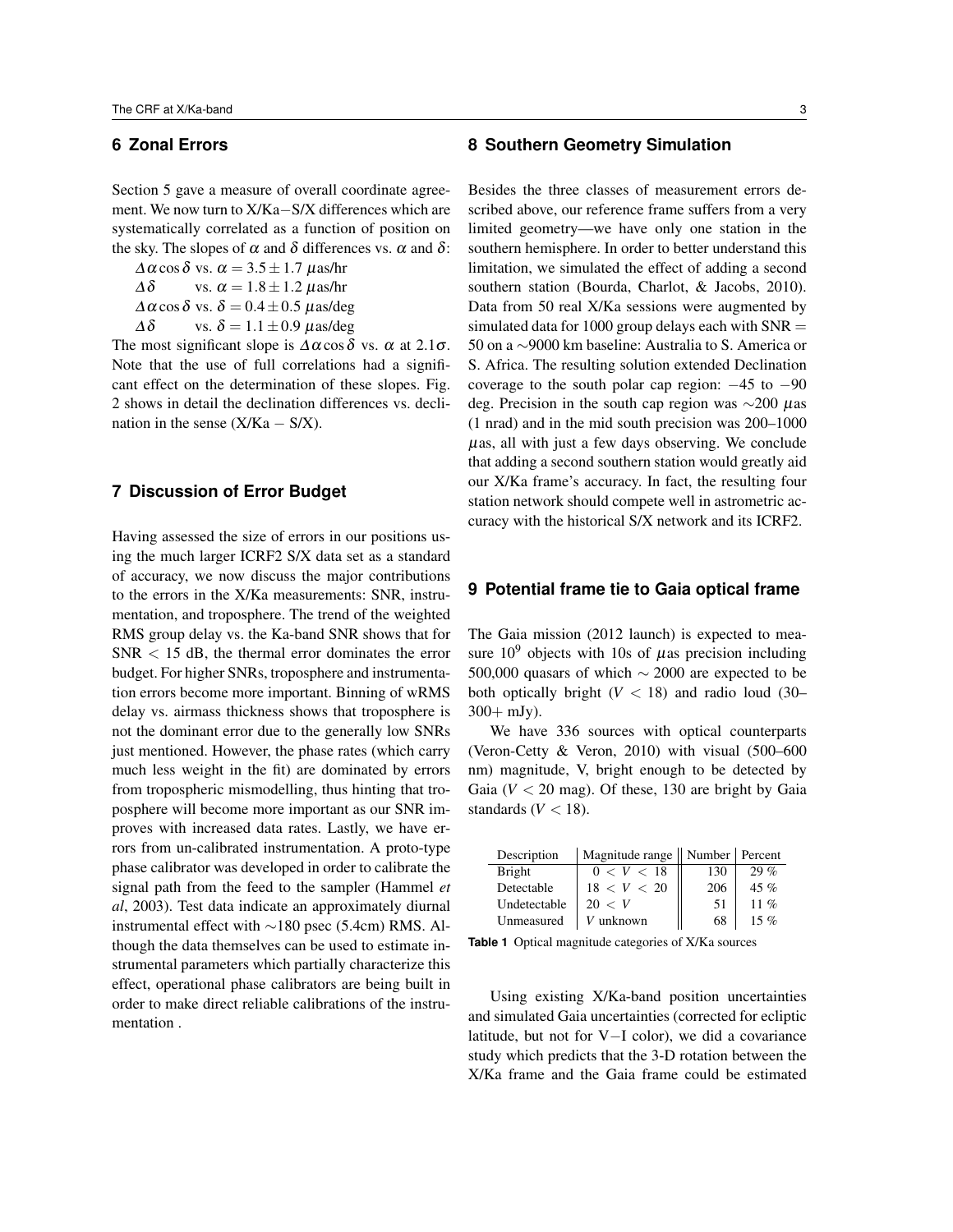with a precision of 10–15  $\mu$ as per rotation angle (1- $\sigma$ ). The result is dominated by X/Ka uncertainties which have potential for a factor of two or more improvement by the time of the final Gaia catalog in 2021. Thus a frame tie precision of  $5-10 \mu$ as may be possible.

|         | Angle    Formal Uncertainty |
|---------|-----------------------------|
| $R_x$   | $\pm 16 \ \mu$ as           |
| $R_{v}$ | $\pm 13 \ \mu$ as           |
| $R_z$   | $\pm 11 \ \mu$ as           |

**Table 2** Estimated precision of X/Ka to Gaia frame tie

### **10 Conclusions**

A celestial frame at X/Ka-band (8.4/32 GHz) has been constructed with 455 sources. For the 404 sources common to X/Ka and the S/X-based ICRF2, we find positional agreement of 213 μas (1 nrad) in  $\alpha$  cos δ and 282  $\mu$ as (1.4 nrad) in  $\delta$ . Improvements in data rates and instrumental calibration are projected to allow better than 200  $\mu$ as (1 nrad) accuracy within the next few years. Simulations of adding another southern station predict better than 200  $\mu$ as accuracy for the southern polar cap within a very short time of adding data from an all southern baseline. This gives hope that better than 100  $\mu$ as accuracy over the full sky might be achieved within a few years of adding a southern baseline. Lastly, simulations of the X/Ka sources with optical counterparts bright enough to be detectable by the Gaia mission show potential for a frame tie with 5– 15 µas precision and reduced systematic errors from source structure and core shift compared to S/X-band.

### **11 Acknowledgements**

This paper is dedicated to our colleague Lyle J. Skjerve who passed on to the next life while this paper was in preparation. He is missed. The research described herein was performed at the Jet Propulsion Laboratory of the California Institute of Technology, under a contract with the National Aeronautics and Space Administration. Government sponsorship acknowledged. Copyright ©2011. All rights reserved.

#### **References**

Bourda, G., P. Charlot, and C.S. Jacobs, (2010) 'Future Radio Reference Frames and Implications for the Gaia Link,' Proc. of ELSA Conference: Gaia at the Frontiers of Astrometry, Sevres, France.

ftphip.obspm.fr/gaia2010/IMG/pdf/Poster Bourda.pdf

- Charlot, P., D.A. Boboltz, A.L. Fey, E.B. Fomalont, B.J. Geldzahler, D. Gordon, C.S. Jacobs, G.E. Lanyi, C. Ma, C.J. Naudet, J.D. Romney, O.J. Sovers, and L. D. Zhang, (2010), 'The Celestial Reference Frame at 24 and 43 GHz II. Imaging, AJ, 139, 5, 1713. doi: 10.1088/0004-6256/139/5/1713 http://iopscience.iop.org/1538-3881/139/5/1713/
- Hamell, R., B. Tucker, & M. Calhoun, (2003), 'Phase Calibration Generator,' NASA JPL IPN Prog. Report, 42-154, pp. 1–14. tmo.jpl.nasa.gov/progress\_report/42-154/154H.pdf
- Hammer, E., (1892) 'Über die Planisphäre von Aitow und verwandte Entwürfe, insbesondere neue flächentreue ähnlicher Art,' Petermanns Mitt., 38, pp. 85–87.
- Jacobs, C.S., M.B. Heflin, O.J. Sovers, and J.A. Steppe, (2010), 'CRF Rotational Alignment Significantly Altered by RA-Dec Correlations,' IVS 2010 Gen. Meeting Proc., eds. D. Behrend & K. D. Baver, NASA/CP-2010, IVS Analysis Session, Hobart, Tasmania, Australia. ftp://ivscc.gsfc.nasa.gov/pub/general-meeting/2010/ presentations/GM2010 AW jacobs.pdf
- Lowe, S.T., (1992) *Theory of Post-BlockII VLBI Observable Extraction*, JPL Pub. 92-7, Pasadena CA. ntrs.nasa.gov/archive/nasa/casi.ntrs.nasa.gov/ 19940009399 1994009399.pdf
- Lowe, S. T., (2005) *SOFTC: A Software VLBI Correlator*, JPL section 335 internal document, Pasadena, CA.
- Ma, C., *et al.*, (2009), editors: A.L. Fey, D. Gordon & C.S. Jacobs, IERS Tech Note 35: 'The 2nd Realization of the ICRF by VLBI,' IERS, Frankfurt, Germany, Oct. 2009. http://www.iers.org/nn 11216/IERS/EN/Publications/TechnicalNotes/tn35.html
- Mathews, P. M., T. A. Herring, and B. A. Buffet, (2002), 'Modeling of Nutation and Precession: New nutation series for Nonrigid Earth and Insights into the Earth's Interior,' JGR, 107, B4, 10.1029/2001JB000390. www.agu.org/journals/jb/jb0204/2001JB000390/
- O'Connor, T., (1987) *Introduction to the BlockII Correlator hardware*, JPL internal publication, Pasadena CA.
- Ratcliff, J.T., and R.S. Gross, (2010), *Combinations of Earth Orientation Measurements: Space 2008, COMB2008, and POLE 2008*, JPL Publication 10-4, Pasadena CA. http://hdl.handle.net/2014/41512
- Sovers, O.J., J.L. Fanselow, & C.S. Jacobs, (1998), 'Astrometry, Geodesy with Radio Interferometry: Expts., Models, Results,' Rev. Mod. Phys., 70, 4, 1393–1454. link.aps.org/doi/10.1103/RevModPhys.70.1393 doi: 10.1103/RevModPhys.70.1393
- Veron-Cetty & Veron, (13th ed.), A&A, 51, Feb. 2010. vizier.cfa.harvard.edu/viz-bin/VizieR?-source=VII/258